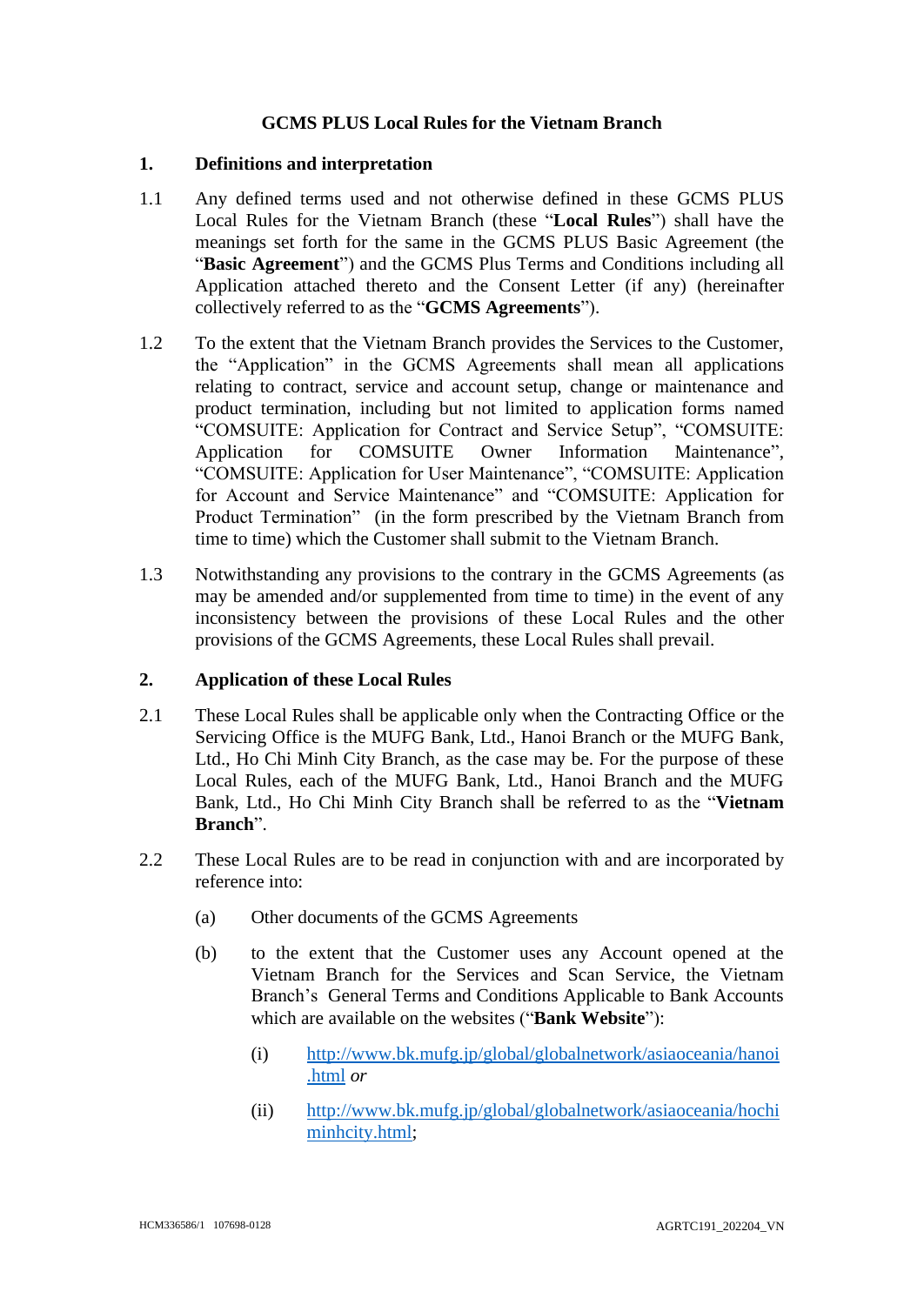or bilateral agreement on bank accounts signed between the Customer and Vietnam Branch; and

- (c) to the extent that the Vietnam Branch provides the Payment Services to the Customer (including but not limited to the Vietnam Branch's acceptance of amendment of remittance applications via the File Transfer Service), the Vietnam Branch's Terms and Conditions Applicable to Remittance Applications which are available on the Bank Website or bilateral agreement signed between the Customer and Vietnam Branch; and
- (d) to the extent that the Vietnam Branch provides the Time Deposit Services to the Customer, the Vietnam Branch's General Terms and Conditions Applicable to Fixed Term Deposits which are available on the Bank Website or bilateral agreement signed between the Customer and Vietnam Branch;and
- (e) Subject to Article 5 of these Local Rules, to the extent that the Vietnam Branch accepts any documents from the Customer including but not limited to any transactional documents, contracts or supporting documents to be sent via File Transfer Service, the relevant banking service contract between the Customer and the Vietnam Branch (whether in the form of a bilaterally signed contract or the general terms and conditions posted on the Vietnam Branch's website mentioned in item 2.2(d) above and consented to by the Customer) (the "**Banking Service Agreement**").

(the documents in paragraphs [2.2](#page-0-0) are collectively referred to as the "**Agreement**").

### **3. Account Services**

To the extent that the Customer uses any Account opened at the Vietnam Branch for the Services, the Vietnam Branch's General Terms and Conditions Applicable to Bank Accounts shall apply. In which case, the GCMS Agreements shall constitute the "**Online Banking Agreement**" for the purpose of the Vietnam Branch's General Terms and Conditions Applicable to Bank Accounts.

### **4. Payment Services**

- 4.1 To the extent that the Vietnam Branch provides the Payment Services to the Customer, the Vietnam Branch's Terms and Conditions Applicable to Remittance Applications shall apply *mutatis mutandis*. In which case:
	- (a) term "Bank(s) Concerned" under the Vietnam Branch's Terms and Conditions Applicable to Remittance Applications shall be interpreted to be the same as the term "Financial Institutions Concerned" under the GCMS Agreements;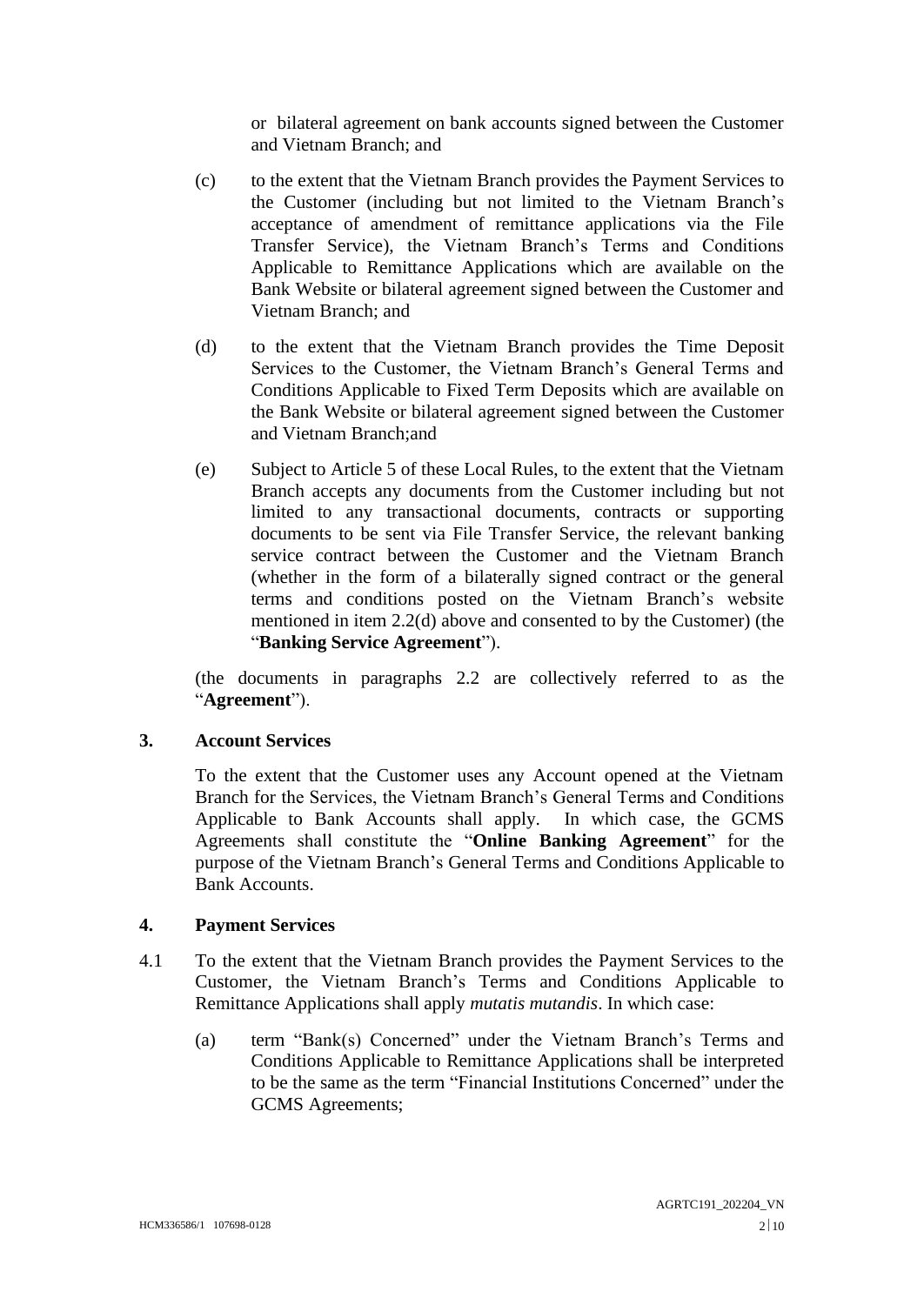- (b) term "Remittance" under the Vietnam Branch's Terms and Conditions Applicable to Remittance Applications shall be interpreted to be the same as the term "Money Transfer" under the GCMS Agreements;
- (c) term "Remittance Application" under the Vietnam Branch's Terms and Conditions Applicable to Remittance Applications shall be interpreted to be the same as the term "money transfer instruction" or "instruction for the Payment Services" or "Customer's instruction" under the GCMS Agreements; and
- (d) term "Applicant" under the Vietnam Branch's Terms and Conditions Applicable to Remittance Applications shall be interpreted to be the same as the term "Customer" under the GCMS Agreements.
- 4.2 Notwithstanding any provisions to the contrary in the GCMS Agreements (as may be amended and/or supplemented from time to time), in the event of any inconsistency between the provisions of the GCMS Agreements or these Local Rules and the other provisions of the Vietnam Branch's Terms and Conditions Applicable to Remittance Applications, the latter shall prevail (except that Clause 9 of the Vietnam Branch's Terms and Conditions Applicable to Remittance Applications shall not be applied to the extent that the relevant documents are delivered by the Customer and/or the Vietnam Branch via the System).

# **5. File Transfer Services**

Clause 3. File Transfer Services under the GCMS Terms and Conditions shall be entirely deleted and replaced as follows:

"3.1. File Transfer Services

- (A) If the File Transfer is registered by the Application and the relevant Consents are submitted by the Customer, the Bank shall provide to the Customer the payment services registered under such Application through the file transfer function (the "**File Transfer Services**").
- (B) The Customer shall transfer to the Bank the data (the "**Data**") through the file transfer function and in Extensible Markup Language (xml.), Standard transaction format (stf.), Comma separated value (csv.), excel or text form or zip containing such formats. The Customer shall, immediately after the transmission of the Data, notify the Bank thereof in the manner designated by the Bank. The Data shall become firm and fixed, if and when the Bank receives such notice and becomes aware of the Data.
- (C) The following provisions shall apply with respect to the bulk money transfer (the "**Bulk Money Transfer**") in the File Transfer Services:

(1) the Bank is hereby authorized to debit from the Account designated in the Data the amount of transfer (including the transfer charges) without any check or any withdrawal slip with its bank book;

(2) the provisions in (2) to (5) of Clause 2.2 (provided that (i) "Money Transfer" shall read as "Bulk Money Transfer"); and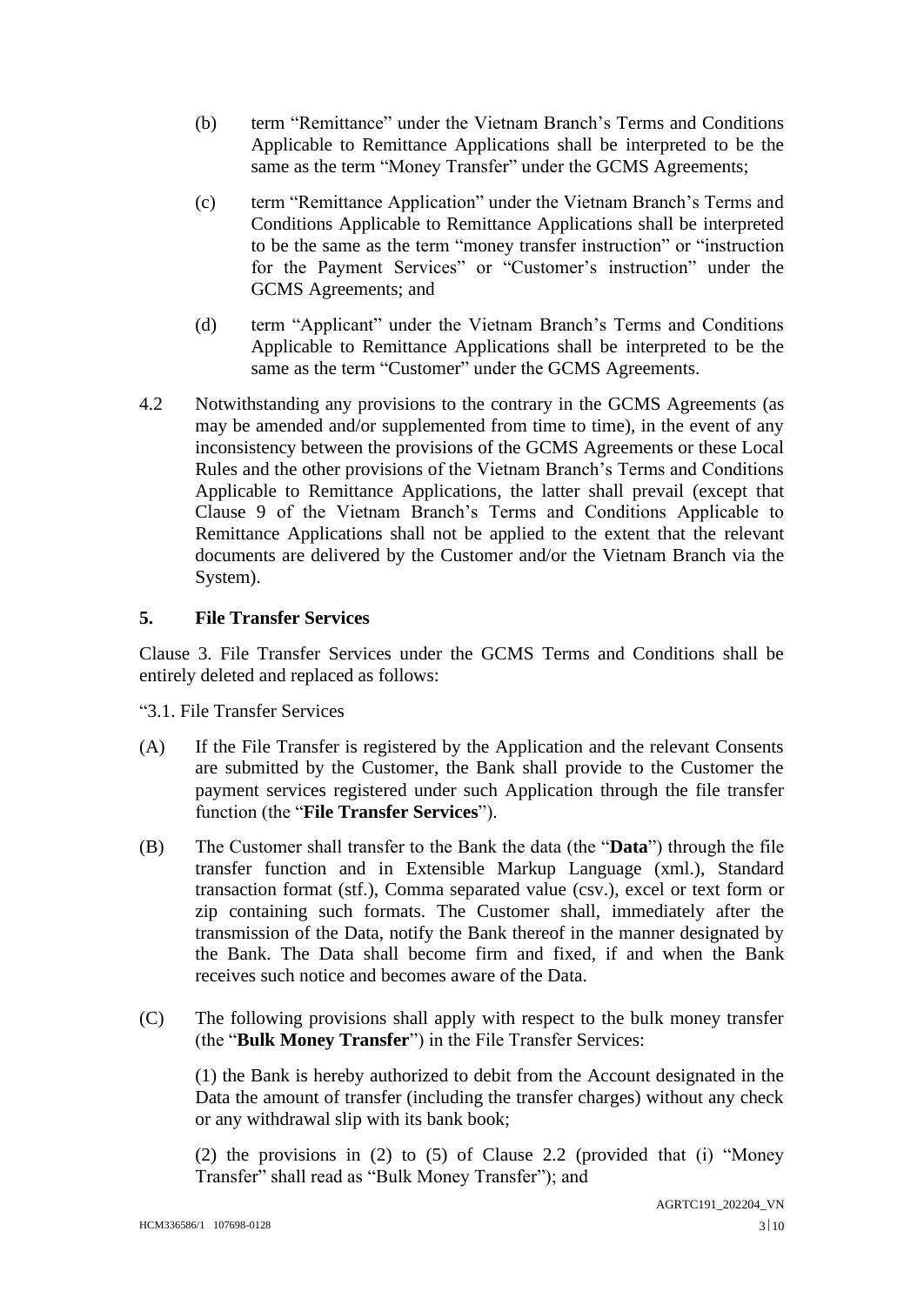(3) the Customer acknowledges that the total amount of file transfer is displayed only for reference purposes. The Bank shall effect the Bulk Money Transfer on the basis of the Data in the file transferred by the file transfer function. The Bank is under no obligation to verify the Data in the file.

- (D) The instruction for the File Transfer Services shall be received by the Bank by the cutoff time set forth by the Bank. The Bank shall exert its best efforts to execute the Bulk Money Transfer without delay, if the instruction for the File Transfer Services is received before the cutoff time.
- (E) The Customer acknowledges that the Bulk Money Transfer may not be effected, whether or not a notice is given by the Bank, in case where there exists ambiguity, contradiction, omission or other defect in the instruction for the File Transfer Services (including a case where the number and the total amount of transfer do not conform with the number and the total amount of transfer input by the Customer and displayed on the GCMS Plus screen).
- (F) The provisions in Clauses 2.5 to 2.7 shall apply *mutatis mutandis* with respect to the Bulk Money Transfer (provided that (i) "Money Transfer" shall read as "Bulk Money Transfer", and (ii) "Payment Services" shall read as "Bulk Money Transfer").
- 3.2 Transmission of documents via File Transfer Services
- (A) The Customer may, through the File Transfer function, send the Bank any (i) request for amendment and/or cancellation of remittance application (except for the amendment of currency and amount of the remittance application), (ii) any request or application relating to loan, trade finance and/or guarantee, (iii) application for irrevocable documentary credit and other application related to import documentary credit, or (iv) any amendment and/or cancellation of the documents mentioned in preceding items (ii) and (iii). The Customer undertakes to procure that a request for amendment of remittance application shall be sent via File Transfer by the same relevant users who created, approved and delivered the original money transfer instruction via the System. The Customer agrees that the Bank has the right (but is not obliged) to verify the satisfaction of such condition. The Bank may from time to time accept the transmission of other documents (including but not limited to applications, contracts and supporting documents) from the Customer via the File Transfer function. For avoidance of doubt, such acceptance is at the Bank's sole discretion from time to time and need not be documented in writing other than by the Bank's action or inaction in accordance with such document. Any documents sent by the Customer via File Transfer function in this Clause 3.2 (A) is hereinafter referred to as "Document via File Transfer". For the sake of clarity, the Customer agrees that any transactional limit approval authority set up by the Customer in the System can not be applied with respect to the transactions stipulated under the Document via File Transfer.
- (B) The Customer shall, immediately after the transmission of a Document via File Transfer mentioned in item (A) above, notify the Bank thereof in the manner designated by the Bank. The Document via File Transfer shall become firm, fixed, binding against the Customer, and is deemed as being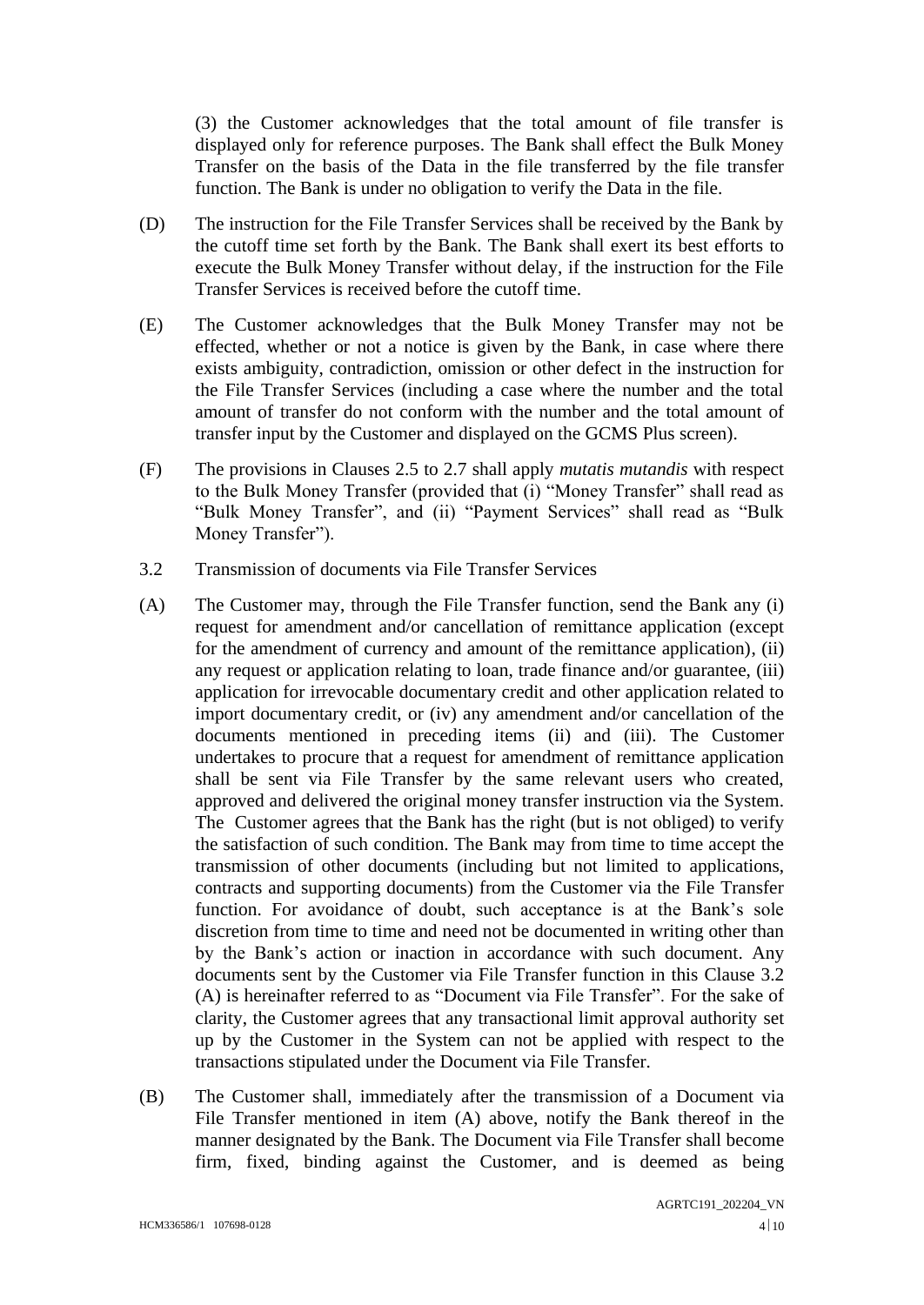electronically signed and/or given by the Customer if and when the Bank (i) receives the file and (ii) becomes aware of and completes the verification of the Document via File Transfer by relying on Article [10] (access to the System) of the Basic Agreement. For avoidance of doubt, the validity and binding effect of any Document via File Transfer shall in no case depend on the validity or authenticity of any scanned signatures and/or seals (if any) affixed thereon. The Bank shall not be obliged to verify and/or compare any scanned signatures and/or seal (if any) on any such Document via File Transfer against those being registered at the Bank. The Bank bears no responsibilities if the scanned signatures and/or seal on the Document via File Transfer is different from those registered at the Bank.

- (C) A Document via File Transfer shall be received by the Bank by the cutoff time set forth by the Bank. The Bank shall exert its best efforts to effect the instruction and/or transaction (if the Bank accepts the Customer's application) contemplated in such Document via File Transfer without delay, if the same is received by the Bank before the cutoff time.
- (D) The Customer acknowledges that instructions and/or transaction in a Document via File Transfer may not be effected due to incompleteness of the document, creditworthiness of the Customer or otherwise.
- (E) If the Customer requests, and the Bank at its own discretion accepts the cancellation or correction of an instruction within the Document via
- File Transfer after the data is received by the Bank, an application shall be made as prescribed by the Bank.
- (F) Notwithstanding any provisions to the contrary in the Basic Agreement and these Terms and Conditions (as may be amended and/or supplemented from time to time), in the event of any inconsistency between the provisions of (i) the Basic Agreement, these Terms and Conditions or the GCMS Plus Local Rules for Vietnam Branch and (ii) the other provisions of the relevant Banking Service Agreement, the latter shall prevail (except to the extent that any provision in the Banking Service Agreement that requires that a document which is submitted by the Customer to the Bank be in paper-based form and have the Customer's wet-ink authorized signatures and seal affixed thereto shall not applicable to the Document via File Transfer under the GCMS Plus Local Rules for Vietnam Branch). The Customer waives its respective rights to request that any competent court or arbitrator declare that (i) a transaction or instruction as contemplated under the Document via File Transfer and agreed by the Bank to be invalid or (ii) the Document via File Transfer is not given or provided by the Customer, on the grounds that the Document via File Transfer is given and electronically signed by the Customer via the System."

### **6. Time Deposit Services**

6.1 To the extent that the Vietnam Branch provides the Time Deposit Services to the Customer, the Vietnam Branch's General Terms and Conditions Applicable to Fixed Term Deposits or the bilateral agreement on fixed term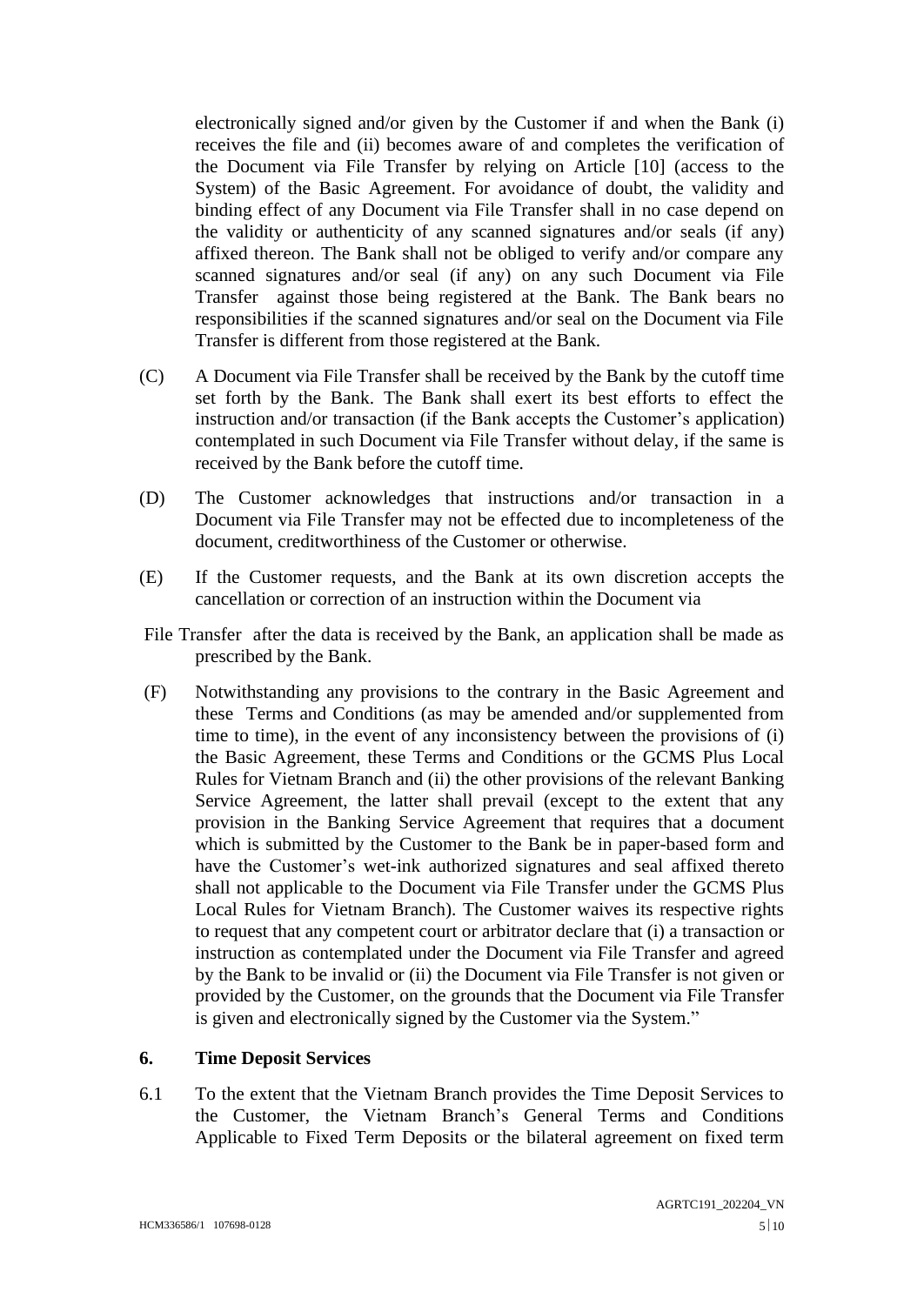deposit signed between the Customer and the Vietnam Branch (as the case may be) shall apply *mutatis mutandis*. In which case:

- (a) term "Fixed Term Deposit" under the Vietnam Branch's General Terms and Conditions Applicable to Fixed Term Deposits shall be interpreted to be the same as the term "Time Deposit" under the GCMS Plus Terms and Conditions; and
- (b) term "Fixed Term Deposit Application" under the Vietnam Branch's General Terms and Conditions Applicable to Fixed Term Deposits shall be interpreted to be the same as the term "Time Deposit Instruction" under the GCMS Agreements.
- 6.2 Clause 4.4 of the GCMS Plus Terms and Conditions regarding the interest rate of time deposit shall not be applied. The applicable interest rate of the time deposit shall be agreed by the Vietnam Branch and the Customer in accordance with the Vietnam Branch's General Terms and Conditions Applicable to Fixed Term Deposits.
- 6.3 Notwithstanding any provisions to the contrary in the Basic Agreement and the GCMS Plus Terms and Conditions (as may be amended and/or supplemented from time to time), in the event of any inconsistency between the provisions of the Basic Agreement, the GCMS Plus Terms and Conditions or these Local Rules and the other provisions of the Vietnam Branch's General Terms and Conditions Applicable to Fixed Term Deposits, the latter shall prevail (except that Clause 6 *(Authorized signatories)* and Clause 8 (*Communications*)) of the Vietnam Branch's General Terms and Conditions Applicable to Fixed Term Deposits shall not be applied to the extent that the relevant documents are delivered by the Customer and/or the Vietnam Branch via the System).

# **7. Electronic Documents**

In relation to any transactions or communications produced in the course of performing the Services, the Customer hereby acknowledges that the electronic documents produced by and/or saved in the System shall be used as valid and binding evidence of such transactions or communications. The Customer shall not disclaim the legal validity of such transactions or communications on the basis that the relevant documents are made in the form of electronic documents.

### **8. Supporting Documents**

8.1 The Vietnam Branch shall have discretion to request the Customer to provide any supporting documents for any transactions carried out in the course of performing the Services. The supporting documents shall be delivered to the Vietnam Branch in the appropriate form and by the appropriate method (including but not limited to via the System or postal services), as required by the laws of Vietnam or as the Vietnam Branch deems necessary.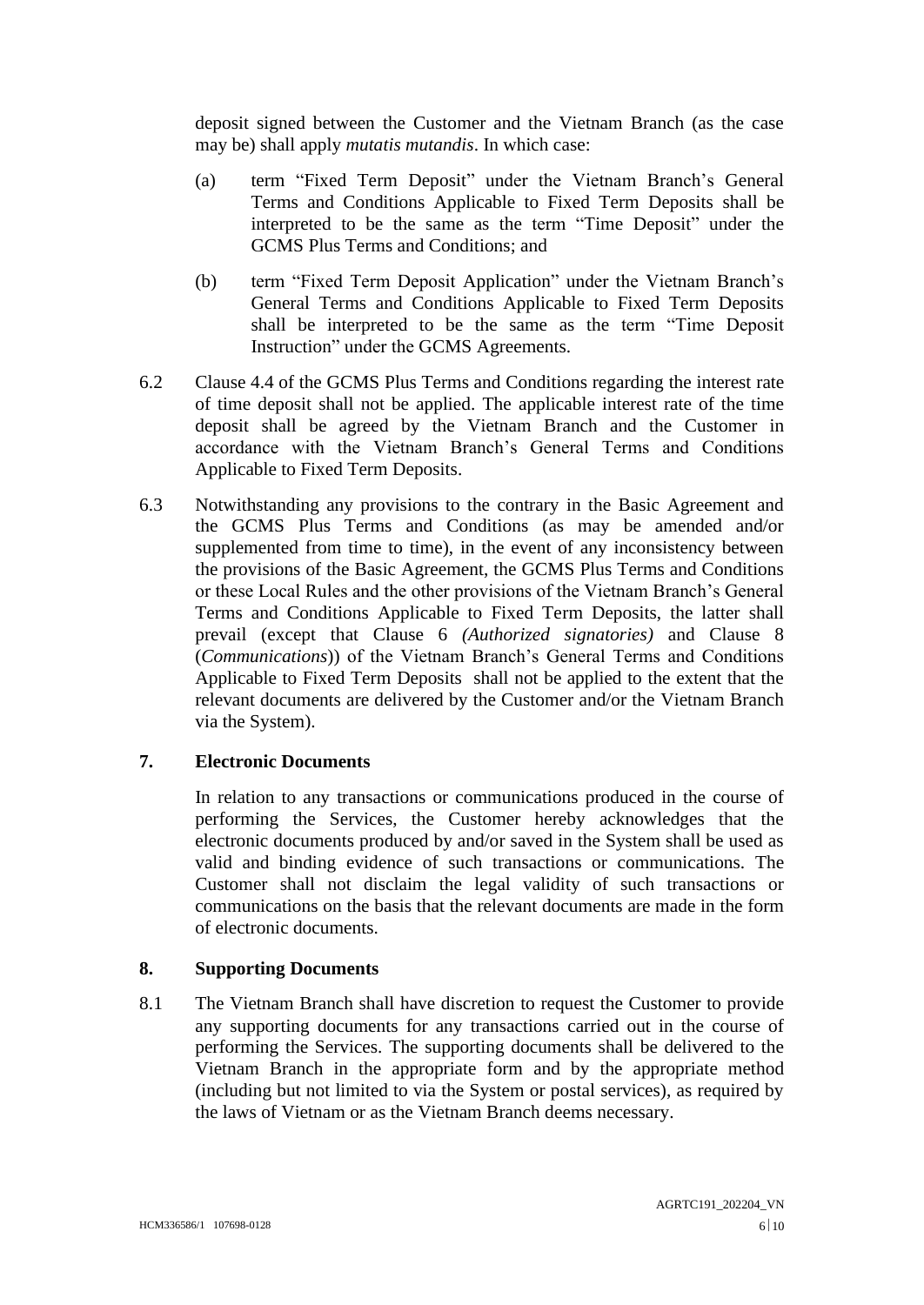8.2 The Vietnam Branch shall not be obliged to implement any request or instruction of the Customer until the Customer provides all the supporting documents as requested by the Vietnam Branch.

# **9. Transition Clause**

In case the Vietnam Branch the Customer had signed a "GCMS PLUS Local Rules for the Vietnam Branch" in writing for purpose of the file transfer service registered by the scan application (the "Signed Local Rules"), the rights and obligations of the parties under such Signed Local Rules shall be migrated and transferred to these Local Rules, except the rights and obligations under the file transfer service registered by the scan application shall continue to be bound by and subject to such Signed Local Rules.

# **10. Governing Law and Jurisdiction**

- 10.1 The GCMS Agreements shall be governed by the law of Vietnam.
- 10.2 The Vietnam Branch and the Customer shall try to resolve any dispute arising out of the Agreement amicably. If any dispute cannot be resolved amicably, either party may refer the dispute to the competent court of Vietnam.

# **11. Language**

11.1 The GCMS Agreements and these Local Rules between the Vietnam Branch and the Customer shall be made in English, unless otherwise required by law.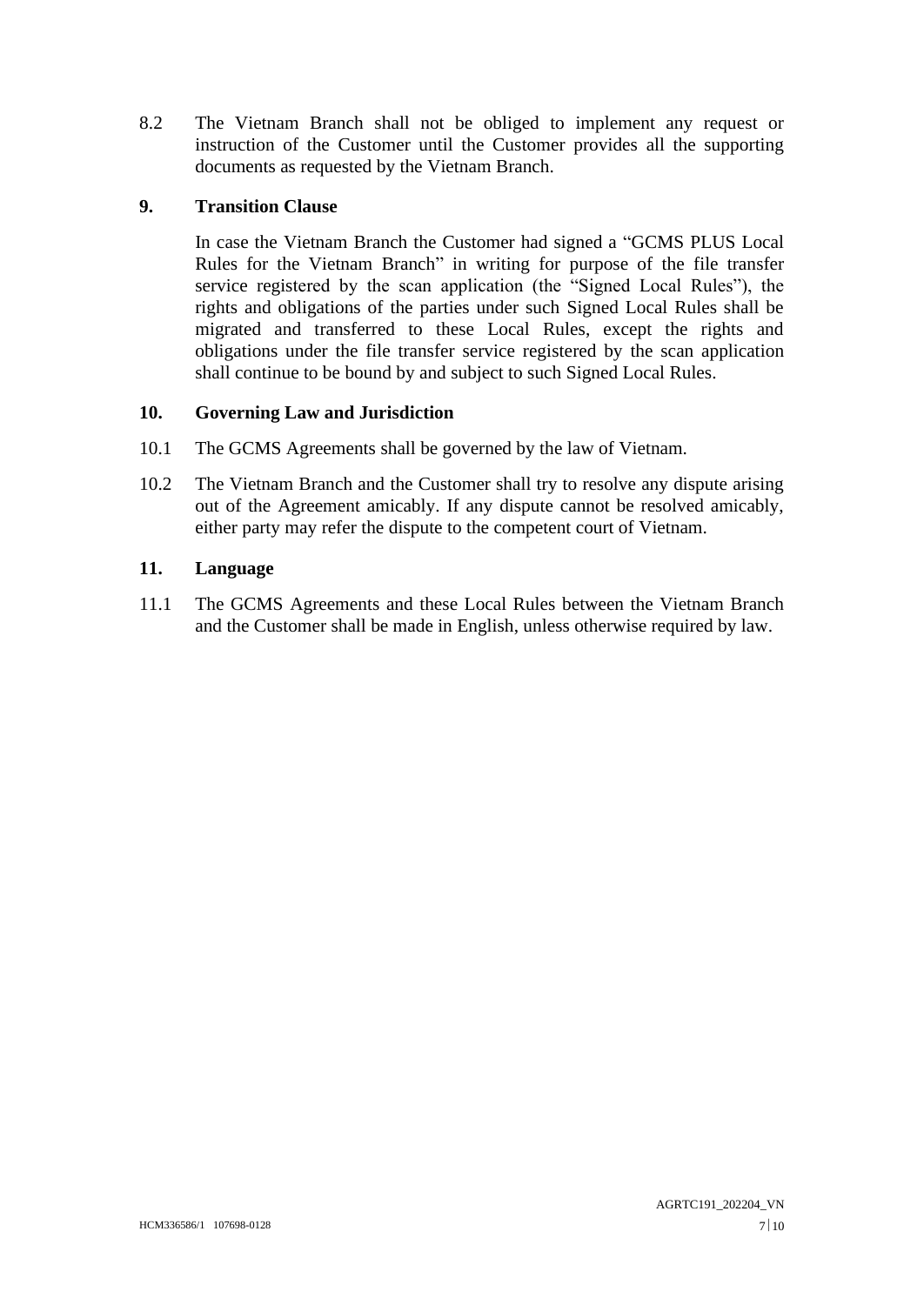#### **APPENDIX : Data Mapping and Conversion Utility Terms and Conditions**

This Data Mapping and Conversion Utility Terms and Conditions ("these Terms and Conditions") are to be read in conjunction with the GCMS Plus Basic Agreement (the "Basic Agreement") the GCMS Plus Terms and Conditions and the GCMS Plus Local Rules applied in relation to the Servicing Office that provides the Data Mapping and Conversion Utilities (collectively, the "Agreements"). The Data Mapping and Conversion Utilities is a Supplemental Tool and shall be subject to these Terms and Conditions. In the event of conflict between these Terms and Conditions and the terms of the Agreements, the terms of the Agreements shall prevail. All other terms and conditions in the Agreements shall form an integral part of these Terms and Conditions and shall continue to be valid and binding hereunto. Except otherwise defined in these Terms and Conditions, terms defined in the Agreements have the same respective meaning when used herein.

- 1 Use
- 1.1 Subject to the terms and conditions hereof, the Bank hereby grants the Customer a non-exclusive, non-sublicensable, and non-transferable right to use the Data Mapping and Conversion Utilities in respect of and in addition to the use of the Services.
- 1.2 When using the Data Mapping and Conversion Utilities, the Customer shall ensure that the foreign remittance instructions that are extracted and converted are complete and accurate details of beneficiary and beneficiary bank (including but not limited to the full name, city and country in the address field of the beneficiary and beneficiary bank).
- 2 Data Mapping and Conversion Utilities
- 2.1 The Customer (a) shall comply with the instructions contained in the manual for Data Mapping and Conversion Utilities (the "Manual") and/or other instructions given by the Bank in installing or/and using the Data Mapping and Conversion Utilities; and (b) shall, at its own expense and responsibility, administer the use or/and the installation of the Data Mapping and Conversion Utilities and the Manual.
- 2.2 The Customer shall inform the Bank with respect to which the Data Mapping and Conversion Utilities are modified or/and re-installed.
- 3 Termination
- 3.1 The Bank may cease to provide the Customer with the right to use the Data Mapping and Conversion Utilities by giving not less than thirty (30) days prior written notice to the Customer.
- 3.2 Notwithstanding the foregoing provision, these Terms and Conditions shall terminate upon termination of the Agreements.
- 3.3 Upon ceasing the use of the Data Mapping and Conversion Utilities, the Customer shall, without delay and at its own responsibility, destroy or take all necessary actions with respect to the Data Mapping and Conversion Utilities and all other documents and materials provided by the Bank to the Customer in relation to the Data Mapping and Conversion Utilities with a view to complying with the GCMS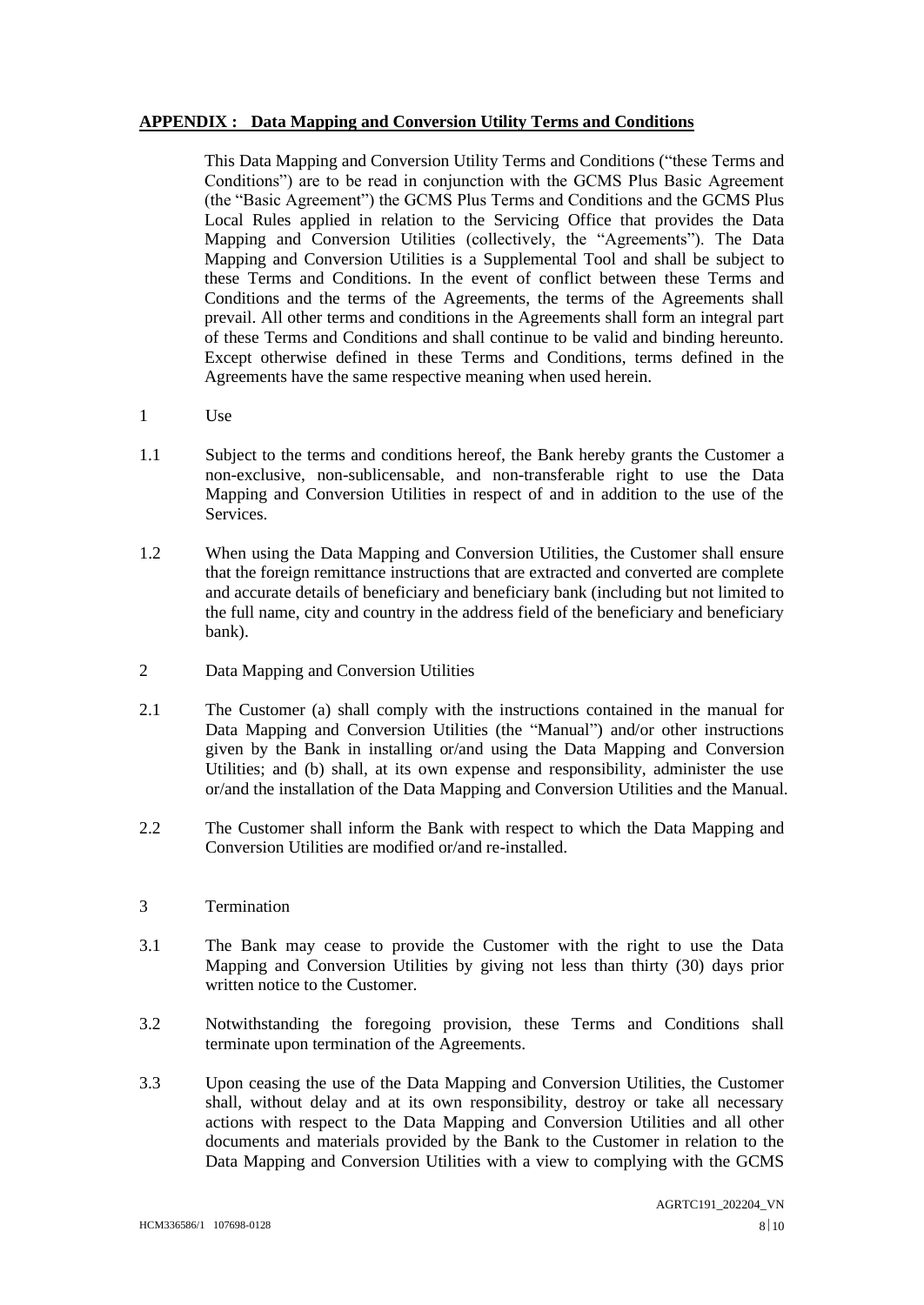Plus Basic Agreement. The Customer shall, if requested by the Bank, return to the Bank the Data Mapping and Conversion Utilities and all other documents and materials relating thereto.

- 4 Exclusion of Liabilities
- 4.1 The Bank shall not be liable to the Customer for the following loss, damages or expenses directly or indirectly arising from or in connection with (including but not limited to):
	- (a) damages attributable to any act (including the installation or/and use of the Data Mapping and Conversion Utilities) of the Customer;
	- (b) damages caused by any third party gaining access to information of the Customer's accounts as a result of Customer using the Data Mapping and Conversion Utilities; and
	- (c) theft, unauthorized use, loss or damage to the Data Mapping and Conversion Utilities, divulgence of confidential information, use of the Data Mapping and Conversion Utilities other than in the manner as prescribed by the Bank, or other similar incidents.
- 4.2 The Bank shall not be liable in any event to the Customer for any direct, indirect, special, consequential or economic loss, expense, or damage arising from or in connection with any or all the above.
- 5 Indemnity
- 5.1 The Customer shall fully indemnify the Bank against the following damages, costs and expenses which the Bank may sustain arising (whether directly or indirectly) from
	- (a) any breach of these Terms and Conditions by the Customer;
	- (b) the Customer's use of and/or access to the Data Mapping and Conversion Utilities or disclosure of confidential information to a third party; and
	- (c) any claim by a third party against the Bank in connection with the above.
- 6 Agreements

The provisions of the Agreements relating to intellectual property rights, infringements, confidentiality, compliance with laws and regulations, scope of laws and regulations, shall apply *mutatis mutandis* to these Terms and Conditions, the Data Mapping and Conversion Utilities and the Manual.

7 Governing Law and Jurisdiction

Any dispute relating to these Terms and Conditions shall be governed by and interpreted in accordance with the law of the country and subject to the jurisdiction referred to in the Basic Agreement or the GCMS Plus Local Rules applied in relation to the Servicing Office that provides the Data Mapping and Conversion Utilities. In the case of any conflict between the Basic Agreement and such